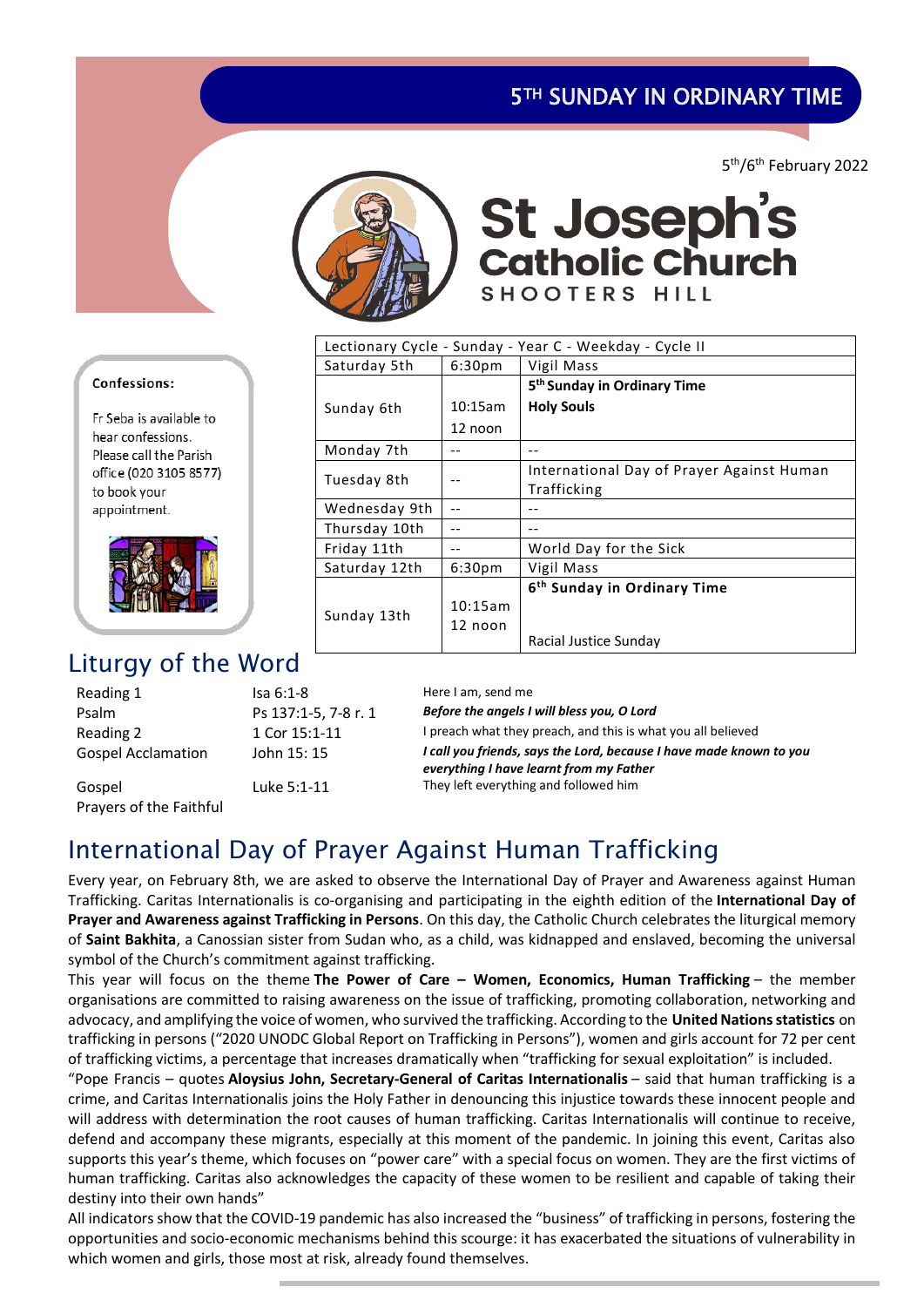Human trafficking is modern slavery, translating into forced labour, marriage, prostitution, and organ removal. The United Nations estimates that between 20 and 40 million people fall victim to this modern slavery nowadays. Please light a candle or say a prayer on this day and raise awareness about the issue Caritas Internationalis - <https://www.caritas.org/>

Saint Josephine Margaret Bakhita was born around 1869 in the village of Olgossa in the Darfur region of Sudan. She was a member of the Daju people and her uncle was a tribal chief. Due to her family lineage, she grew up happy and relatively prosperous. Sometime in February 1877, Josephine was kidnapped by Arab slave traders. For the next 12 years she would be bought, sold and given away over a dozen times. She spent so much time in captivity that she forgot her original name. Eventually she placed her in the custody of the



Canossian Sisters in Venice. While she was in the custody of the sisters, she came to learn about God. According to Josephine, she had always known about God, who created all things, but she did not know who He was. The sisters answered her questions. She was deeply moved by her time with the sisters and discerned a call to follow Christ. When her mistress returned from Sudan, Josephine refused to leave. This caused the superior of the institute for baptismal candidates among the sisters to complain to Italian authorities on Josephine's behalf. The case went to court, and she was declared free. For the first time in her life, Josephine was free and could choose what to do with her life. She chose to remain with the Canossian Sisters. She was baptized on January 9, 1890 and took the name Josephine Margaret and Fortunata. (Fortunata is the Latin translation for her Arabic name, Bakhita). She also received the sacraments of her first Holy Communion and Confirmation on the same day. These three sacraments are the sacraments of initiation into the Church and were always given together in the early Church. The Archbishop who gave her the sacraments was none other than Giusseppe Sarto, the Cardinal Patriarch of Venice, who would later become Pope Pius X.

### Racial Justice Sunday - **One in Christ: Sunday 13th February 2022**



10 am Mass in St George's Cathedral, celebrated by Archbishop John Wilson Archbishop John Wilson created the Archdiocesan Commission for Racial Justice and Cultural Inclusion in 2021, appointing Fr Victor Darlington, Parish Priest of Sacred Heart Parish in Camberwell, as Episcopal Vicar. The primary purpose of the Commission is to engage with the clergy and people of the Archdiocese of Southwark, stating the key message of God's love for everyone, and that there is no place for racism in our parishes, schools and churches. Highlights in 2021 have included working with Southwark schools to address racism, alongside the Education Commission, and giving presentations to St Thomas Academy Trust in Birmingham and the Education Commission of Westminster Diocese: this is a vision that will be driven further in the years ahead.

All parishes are invited to celebrate Racial Justice Sunday, and in particular, to give thanks for this new Southwark Commission and their work. It is the aim of the Commission to remind everyone of our Christian vocation to follow Jesus' Great Commandment to 'love

one another', and to live as one in our diversity. Clergy and Parishioners are warmly invited to attend 10 am Mass in St George's Cathedral on Racial Justice Sunday, to celebrate the fact that we are all 'One in Christ'. Cultural Dress is very welcome.

Please let the Commission know if you plan to attend: [racialjusticecommission@rcaos.org.uk](mailto:racialjusticecommission@rcaos.org.uk) View the livestream:<https://youtu.be/62sIuHPSbIU>

# A day with Mary

The next days will be held at Our Lady Help of Christians, Mottingham, SE9 4ST on 12<sup>th</sup> February and St Anselm, Dartford DA1 2HJ on 26<sup>th</sup> February

Starting at 9.30 with an Entry Procession of our Lady and finishing at 5.00 after Benediction and enrolments of the Brown Scapular and Miraculous Medal – Please see poster in the porch with a list of other dates and venues

### ''Come to Me''

**Day of Healing at St George's Cathedral, Southwark - Saturday 19th February between 10 am-5 pm** All are warmly invited to a healing event that has been organised by the Southwark Archdiocese Catholic Charismatic Team.

The day will incorporate praise and worship, teaching, healing testimonies, prayer ministry, Confession, a Eucharistic Healing Service with the operation of charisms and Holy Mass. <https://www.rcsouthwark.co.uk/news-events/events>



UTHWARK ARCHDIOCESE CATHOLIC CHARISMATIC TEAM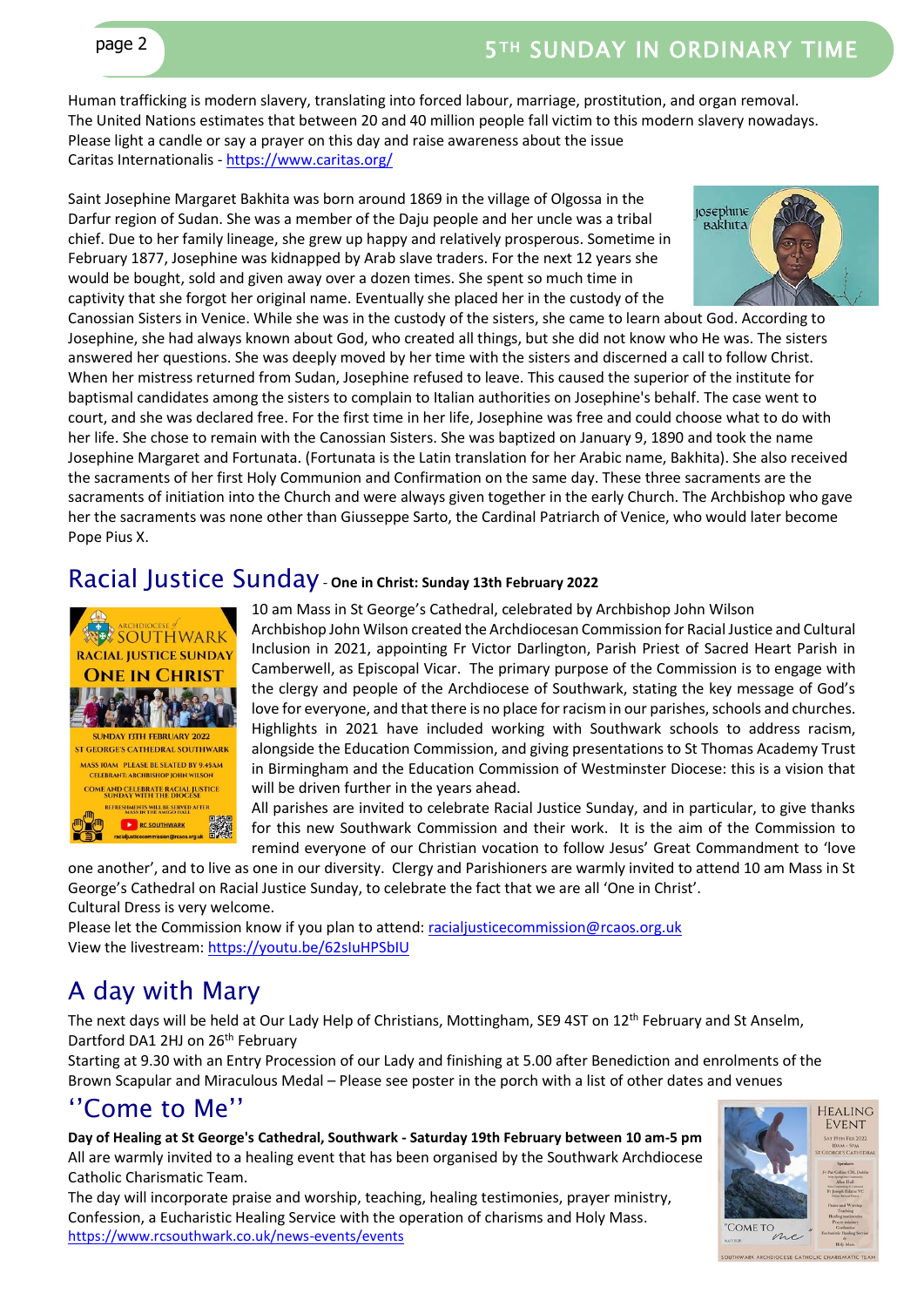# Information

#### **CONFIRMATION 2022**

Our next session in our will be on **Wednesday 23rd February at 7.00 in the hall Sunday February 27th Enrolment Mass 10.15am in the Church**

### **The programme is now closed for registration**

#### **FIRST HOLY COMMUNION 2022**

The next session will be on **Sunday 6th February at 9.00 in the hall**

**Both of these programmes are in need of your help. The Catechists are committed to their tasks and work very hard but this level cannot be sustained. If the work is shared by more people it becomes less demanding. PLEASE pray and ask God how you can help with these programmes. You may be surprised at the answer!! Please speak to any of the Catechists of offer help and find out just how rewarding it is to walk with our young people as they take their next steps in their faith journey**

### Your Parish

Like all Parishes ours needs people to function. It **CANNOT** be left to the same few people doing all the work to keep it going. If you feel you can give a small amount of time to your parish with regards to welcoming people into your church, singing in your choir, taking the collection at Mass, cleaning your church, joining your Finance Committee, joining your Safeguarding Team or helping to set up our Parish Council – the tasks are endless and all of them need **YOUR** help. Please give your details by emailin[g shootershill@rcaos.org.uk](mailto:shootershill@rcaos.org.uk) MANY THANKS

### Personal Assistant

For a wheelchair user who has Cerebral Palsy every Friday from 9am to 4pm and fortnightly on a Sunday night from 6pm to 11pm. The rate of pay is £10.85ph that increase to £11.05ph next month with 4 weeks holiday and sick pay. The applicant must be flexible to cover holiday and sickness.

The role includes getting the person up, preparing breakfast, helping with medication and eye drops, general assistance with day to day living for example, cooking, going out, help with the computer, a bit of housework, help with looking after three cats and reading to the person as they are partially sighted

Training will be given on the job. Please contact Joanne Thompsett on 07761975476

### Help needed

Can anyone help please with the closing of our parish hall after it has been hired out? It will never be later than 6.30pm on a Saturday. If you feel you can help please contact Maggie on 07885 353105

#### **Prayer to St Joseph**

Hail, Guardian of the Redeemer, Spouse of the Blessed Virgin Mary. To you God entrusted his only Son;

In you Mary placed her trust; with you Christ became man. Blessed Joseph, to us too, show yourself a father and guide us in the path of life.

Obtain for us grace, mercy and courage, and defend us from every evil. Amen



#### **Synod Prayer**

We stand before You, Holy Spirit, as we gather together in Your name

With You alone to guide us, make Yourself at home in our hearts; teach us the way we must go and how we are to pursue it.

We are weak and sinful; do not let us promote disorder. Do not let ignorance lead us down the wrong path not partiality influence our actions.

Let us find in You our unity so that we may journey together to eternal life and not stray from the way of truth and what is right

All this we ask of you, who are at work in every place and time, in the communion of the Father and the Son forever and ever, Amen



#### **Prayer to Saint Michael the Archangel**



St Michael the Archangel. Defend us in the day of our battle. Be our safeguard against the wickedness and snares of the devil. May God rebuke him, we humbly pray, and do thou, O Prince of Heavenly Hosts, by the power of God, cast into hell satan, and all the evil spirits who wander around the world seeking the ruins of souls.